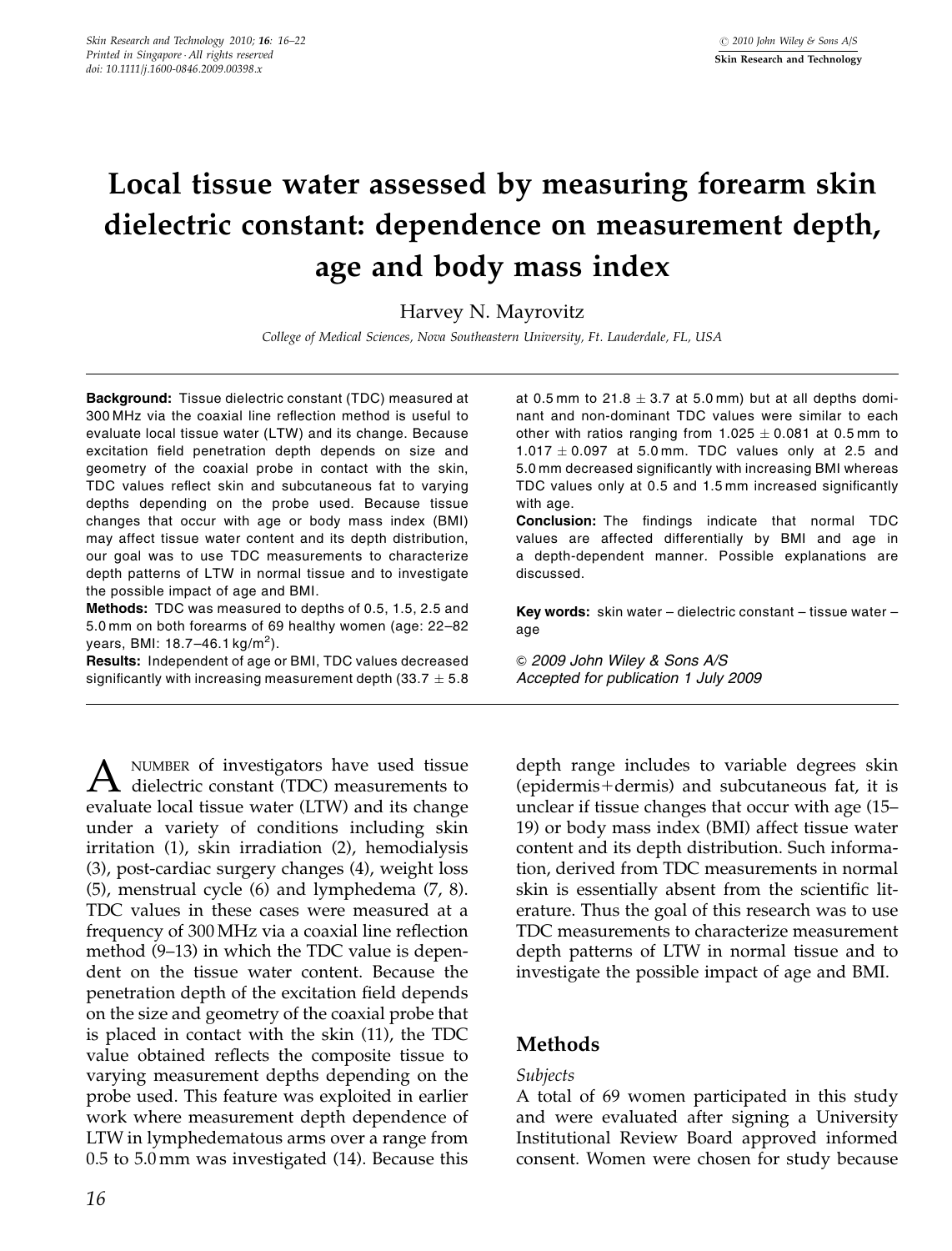of the interest in the use of the TDC method for lymphedema assessment. To have as broad a sample as possible entry requirements were limited to participants being at least 21 years of age, who had self-reported normal upper extremity function with no history of serious trauma and no upper extremity skin condition. Age (mean  $\pm$  SD) was 51.3  $\pm$  18.1 years with a range of 22–82 years and a median age of 54 years. BMI for the group was  $27.6 \pm 6.2 \text{ kg/m}^2$  with a range of 18.7- $46.1 \text{ kg/m}^2$  and a median of  $27.3 \text{ kg/m}^2$ . With respect to BMI classification, none were underweight (BMI $<$ 18.5 kg/m<sup>2</sup>), 24 (35%) were normal  $(B\overline{MI} < 25 \text{ kg/m}^2)$ , 24 (35%) were overweight (BMI 25-29.9 kg/m<sup>2</sup>) and 22 (30%) were obese  $(BMI \geq 30 \text{ kg/m}^2)$ . The right hand was the selfreported dominant hand in 62 subjects (90%) and the left hand was dominant in seven subjects (10%). Self-reported ethnicity of participants was Caucasian ( $N = 60$ ) and Hispanic ( $N = 9$ ).

## TDC measurement device

The device used in this study to measure TDC was the MoistureMeter-D (Delfin Technologies Ltd, Kuopio, Finland [http://www.delfintech.](http://www.delfintech.com) [com\). It consists of a cylindrical probe connected](http://www.delfintech.com) [to a control unit that displays the TDC value](http://www.delfintech.com) [when the probe is placed in contact with the skin.](http://www.delfintech.com) [The physics and principle of operation has been](http://www.delfintech.com) [well described \(9, 10, 12, 13, 20\). In brief, a](http://www.delfintech.com) [300 MHz signal is generated within the control](http://www.delfintech.com) [unit and is transmitted to the tissue via the probe](http://www.delfintech.com) [that is in contact with the skin. The probe itself](http://www.delfintech.com) [acts as an open-ended coaxial transmission line](http://www.delfintech.com) [\(9, 12\). The portion of the incident electromag](http://www.delfintech.com)[netic wave that is reflected depends on the di](http://www.delfintech.com)[electric constant of the tissue, which itself](http://www.delfintech.com) [depends on the amount of free and bound water](http://www.delfintech.com) [in the tissue volume through which the wave](http://www.delfintech.com) [passes. Reflected wave information is processed](http://www.delfintech.com) [within a control unit and the relative dielectric](http://www.delfintech.com) [constant is displayed. For reference, pure water](http://www.delfintech.com) [has a value of about 78.5 and the display scale](http://www.delfintech.com) [range is 1–80. The effective measurement depth](http://www.delfintech.com) [depends on the probe dimensions, with larger](http://www.delfintech.com) [spacing between inner and outer conductors](http://www.delfintech.com) [corresponding to greater penetration depths. In](http://www.delfintech.com) [the present study four different dimension](http://www.delfintech.com) [probes were used to characterize depth depen](http://www.delfintech.com)[dence at the forearm site having effective mea](http://www.delfintech.com)[surement depths of 0.5, 1.5, 2.5 and 5.0 mm.](http://www.delfintech.com) [Corresponding \(maximum\) probe diameters](http://www.delfintech.com)

[were 10, 20, 23 and 55 mm with conductor spa](http://www.delfintech.com)[cing of 1, 3, 5 and 17 mm, respectively.](http://www.delfintech.com)

## TDC measurement procedure

TDC measurements were started after a subject was lying supine for 10 min on a padded examination table with arms at her side with hands positioned palm up to expose the anterior surface of both forearms. A standardized measurement site, along the forearm midline located 6 cm distal to the antecubital fossia was marked with a dot to serve as a reference center point for probe placement. A single measurement was obtained by placing a probe in contact with the skin of one arm and held in position using gentle pressure. After about 10s an audible signal indicated completion of the measurement. The probe was then used to make a measurement on the other arm to complete a measurement pair. This process was continued to obtain triplicate measurement pairs. Alternating between arm sides was used as a way to help obtain paired values as close in time as possible. The order of measurement was from smallest to largest probe (increasing measurement depth) with a 1 min wait between changing probes. For each probe the triplicate measurements were averaged and used to characterize the arm site average TDC value.

## Analysis

Differences in TDC values between dominant and non-dominant arms were tested for using paired t-tests for each measurement depth with subsequent determinations of the average of both arms and the dominant to non-dominant TDC ratio. Differences in TDC values among measurement depths were tested using a general linear model for repeated measures with measurement depth as the repeated measure. Initial analysis of BMI as a factor was performed using a oneway analysis of variance with BMI class as a between-subjects factor for each measurement depth with the arm average TDC value as the dependent variable. For this analysis, BMI classifications were defined as normal  $(BMI < 25 kg/$  $m<sup>2</sup>$ ), overweight (BMI 25-29.9 kg/ $m<sup>2</sup>$ ) and obese (BMI  $\geq 30 \text{ kg/m}^2$ ). Subsequently a full regression analysis of TDC values vs. BMI was carried out. Subject age as a factor was initially tested by stratifying age above and below the median age (54 years) yielding groups of 34 young and 35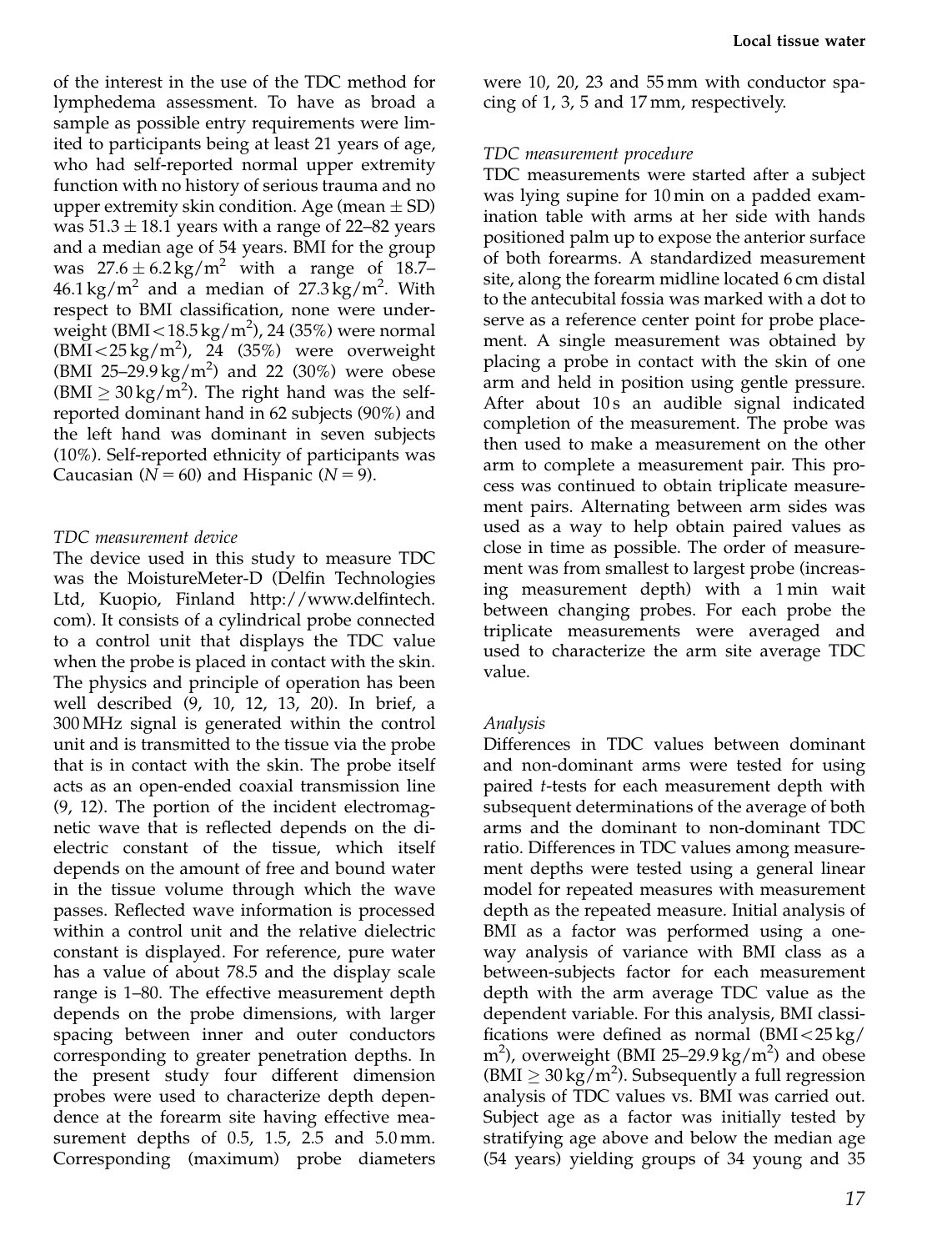TABLE 1. Tissue dielectric constant (TDC) values by arm and measurement depth

| Depth (mm) | <b>TDC</b> values |                  |                   |                |  |  |  |
|------------|-------------------|------------------|-------------------|----------------|--|--|--|
|            | Dominant arm      | Non-dominant arm | Arm ratio         | Arm average    |  |  |  |
| 0.5        | $33.9 \pm 5.9$    | $33.3 \pm 5.9$   | $1.025 \pm 0.081$ | $33.7 \pm 5.8$ |  |  |  |
| 1.5        | $31.8 \pm 5.4$    | $31.4 \pm 5.2$   | $1.015 \pm 0.077$ | $31.6 \pm 5.1$ |  |  |  |
| 2.5        | $25.5 \pm 3.8$    | $25.3 \pm 3.8$   | $1.014 \pm 0.097$ | $25.4 \pm 3.6$ |  |  |  |
| 5.0        | $22.0 \pm 3.8$    | $21.7 \pm 3.6$   | $1.017 \pm 0.097$ | $21.8 \pm 3.7$ |  |  |  |

Data entries are mean  $\pm$  SD for N= 69 subjects. Absolute TDC values decreased with increasing measurement depth and values at each measurement depth differed significantly from all others  $(P<0.001)$ . TDC values of dominant and non-dominant arms did not significantly differ at any depth. Arm ratio is dominant to non-dominant and arm average is the average of the two arms. Arm ratio was not significantly different among measurement depths.

older subjects. Arm average TDC values at each measurement depth were used to test for differences between age groups at each depth and to test for overall differences among depths using analysis of variance. Subsequently a full regression analysis of TDC values vs. age was done.

## Results

For the entire group of 69 subjects, absolute TDC values as measured on both dominant and nondominant arms progressively and significantly decreased with increasing measurement depth (Table 1). TDC values at each measurement depth differed significantly from all other depths (P<0.001) with a steep decrease from 31.6  $\pm$  5.1  $\,$ at 1.5 mm to 25.4  $\pm$  3.6 at 2.5 mm (Fig. 1). Despite the decrease in TDC values with depth, dominant and non-dominant arms were insignificantly different from each other for all depths. The average of both arms ranged from 33.7  $\pm$  5.8 at a measurement depth of 0.5 mm to 21.8  $\pm$  3.7 at a measurement depth of 5.0 mm. Corresponding dominant to non-dominant arm ratios ranged from  $1.025 \pm 0.081$  to  $1.017 \pm 0.097$  with ratios being insignificantly different among depths (Table 1).

When subjects were stratified according to BMI classification, there was a trend for TDC values to decrease in the direction from normal (BMI  $<$  25 kg/m<sup>2</sup>) to overweight (BMI 25–29.9 kg/ m<sup>2</sup>) to obese (BMI  $\geq 30\,\mathrm{kg/m^2})$  as shown in Table 2. Although this BMI dependent pattern was present at all depths it became significant at a depth of  $2.5$  mm ( $P < 0.01$ ) and highly significant for a measurement depth of  $5.0 \text{ mm}$  ( $P < 0.001$ ). For these measurement depths, TDC values of normal weight subjects were significantly higher than for both overweight and obese subjects. There was no significant TDC difference between overweight and obese subjects at any depth. Regression analyses over the full range of BMI



Fig. 1. Tissue dielectric constant (TDC) vs. measurement depth. Values are average of both arms for 69 subjects. Bars are  $\pm$  1SEM. TDC values at each measurement depth differed significantly  $(P<0.001)$  from all others.

values confirmed that he greatest association between TDC and BMI is at the 5.0 mm depth for which  $TDC = -0.302$  BMI+30.2,  $r = 0.525$ ,  $P < 0.001$  (Fig. 2). Despite differences in absolute TDC values among depths and between BMI classes, differences in TDC values between arms were minor with dominant to non-dominant arm ratios being close to one and insignificantly different among BMI classes at all depths (Table 3).

When subjects were stratified according to age (above and below the overall 54-year-old median age of the group), the pattern of reduction in TDC values with increasing measurement depth held for each age group (Table 2). However, only for the two shallowest measurement depths (0.5 and 1.5 mm) were TDC values of younger subjects significantly less than for older subjects. The greatest and most significant difference ( $P <$ 0.001) between young and older subjects was at a 0.5-mm-measurement depth at which arm average TDC values were 31.5  $\pm$  4.7 and 35.6  $\pm$  5.9 for young and older subjects, respectively. Regression analyses over the full age range confirmed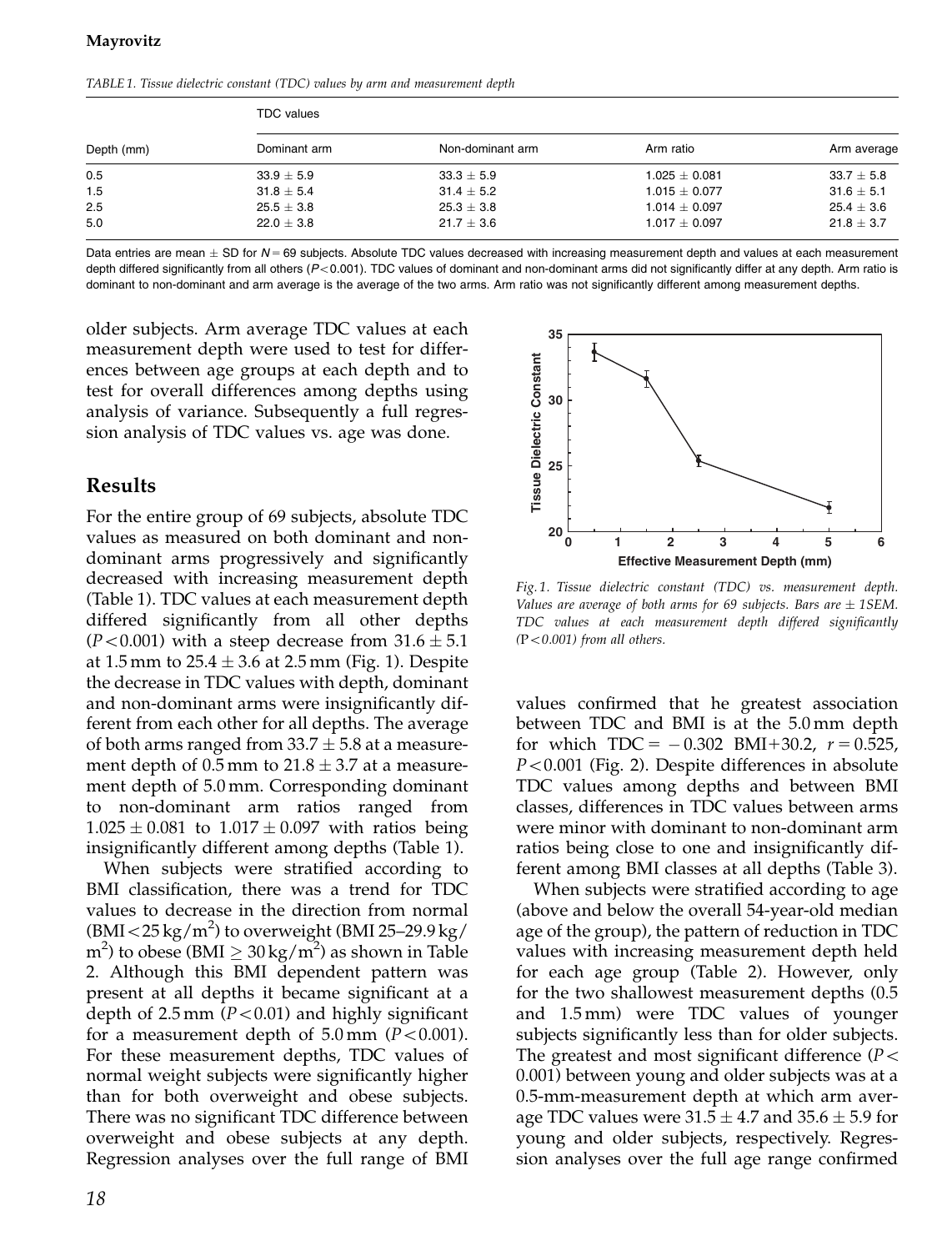TABLE 2. Tissue dielectric constant (TDC) values by body mass index (BMI) and age classification

| Depth (mm) | <b>BMI</b> classification |                       |                | Age classification       |                  |
|------------|---------------------------|-----------------------|----------------|--------------------------|------------------|
|            | Normal $(N = 24)$         | Overweight $(N = 24)$ | Obese $(N=21)$ | Young $(N = 34)$         | Older $(N = 35)$ |
| 0.5        | $35.0 \pm 5.7$            | $33.7 \pm 5.4$        | $32.0 \pm 6.0$ | $31.5 + 4.7^{\ddagger}$  | $35.6 \pm 5.9$   |
| 1.5        | $32.6 \pm 4.8$            | $31.7 \pm 5.3$        | $30.4 \pm 5.3$ | $30.0 \pm 4.9^{\dagger}$ | $33.2 \pm 4.9$   |
| 2.5        | $27.3 \pm 3.4^*$          | $24.7 \pm 3.6$        | $24.0 \pm 3.1$ | $24.8 \pm 3.4$           | $25.9 \pm 3.8$   |
| 5.0        | $24.6 \pm 3.6***$         | $20.8 \pm 2.5$        | $19.8 + 2.6$   | $21.7 + 3.7$             | $21.9 + 3.5$     |

Data are mean  $\pm$  SD of the average of the dominant and non-dominant arms. Normal, BMI <25 kg/m<sup>2</sup>; Overweight, BMI 25-29.9 kg/m<sup>2</sup>; Obese, BMI > 30 kg/m<sup>2</sup>. Young <55 years, Older  $\geq$  55 years. TDC values differed significantly among depths (P<0.001) for all BMI and Age classifications. Differences among BMI classes were significant for 2.5 and 5.0 mm depths for which TDC values of normal BMI subjects were significantly greater than for overweight or obese subjects:

 $*P<0.01$ .

 $*$  $P$ < 0.001.

Differences between overweight and obese subjects were not significant at any measurement depth. Differences among Age classes were significant only for the 0.5 and 1.5 mm measurement depths for which the young class values were significantly less:

 $\frac{1}{2}P<0.01$ 

 $\frac{1}{7}P<0.001$ .



Fig. 2. Tissue dielectric constant (TDC) vs. BMI. Data points are average TDC values for dominant and non-dominant arms for each subject. Total  $N = 69$ . Solid line is linear regression with parameters shown in the inset.

the greatest association between TDC and Age is found at the 0.5 mm depth for which  $TDC = 0.158$ Age+25.6,  $r = 0.490$ ,  $P < 0.001$  (Fig. 3). Dominant to non-dominant arm ratios did not differ between ages at any depth (Table 3).

## Discussion

The ability to easily and non-invasively assess LTW within skin and subcutis offers a potentially powerful research tool to investigate a variety of physiologically and clinically related conditions in which changes in tissue water are of interest. The TDC method has shown such potential in a number of areas (1, 2, 4–6). Of particular interest to the author is its potential to assess lymphedema. Although TDC measurements have already shown some utility in assessing LTW in lymphedematous arms by comparing affected and non-affected arms of the same person (14), reference values for normal arms that take into account age and BMI could potentially enhance this methods utility, possibly extending its use to cases of potential bilateral lymphedema and other bilateral edematous conditions. Thus the goals of this study were to characterize the extent to which LTW within skin and subcutaneous tissue of normal forearms determined by TDC measurements varied by depth from the skin surface and to determine to what extent these values depended on subject age and BMI. The forearm site was chosen because it is an area that is affected by post-mastectomy lymphedema and is an important measurement site for characterizing extent of lymphedema and changes with time or treatment.

#### Methods considerations

With the current method, a probe in contact with the skin measures a TDC that depends on the electrical properties of all tissues within the effective measurement depth which has been defined as the depth at which the induced electric field falls to  $1/e$  of its surface value (3). For the four different sized probes used in the present study this depth includes primarily skin (0.5 and 1.5 mm probes) or skin and subcutaneous fat (2.5 and 5.0 mm probes). Thus all measurements include the low water content stratum corneum, relatively high water content epidermis and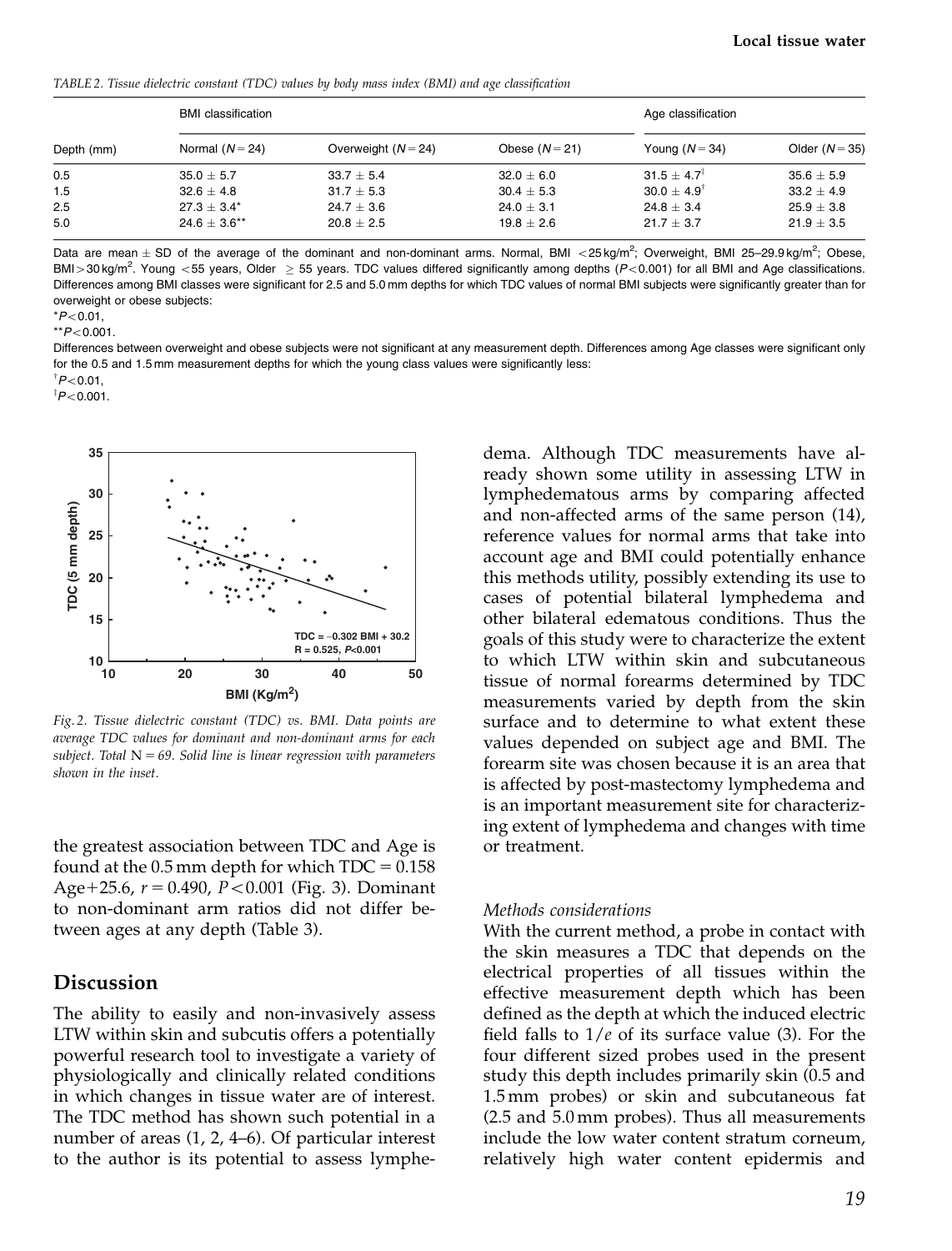TABLE 3. Tissue dielectric constant (TDC) arm ratios by body mass index (BMI) and age classification

| Depth (mm) | <b>BMI</b> classification |                       |                   | Age classification |                   |
|------------|---------------------------|-----------------------|-------------------|--------------------|-------------------|
|            | Normal $(N=24)$           | Overweight $(N = 24)$ | Obese $(N = 22)$  | Young $(N = 34)$   | Older $(N = 35)$  |
| 0.5        | $1.012 \pm 0.068$         | $1.039 \pm 0.096$     | $1.024 \pm 0.076$ | $1.010 + 0.063$    | $1.040 + 0.094$   |
| 1.5        | $1.007 + 0.075$           | $1.003 + 0.082$       | $1.037 + 0.072$   | $1.003 + 0.061$    | $1.027 + 0.089$   |
| 2.5        | $1.024 \pm 0.096$         | $1.002 \pm 0.103$     | $1.016 \pm 0.094$ | $1.008 + 0.067$    | $1.019 \pm 0.120$ |
| 5.0        | $1.038 + 0.127$           | $1.003 + 0.082$       | $1.008 \pm 0.071$ | $0.997 + 0.074$    | $1.036 \pm 0.113$ |

Data are mean  $\pm$  SD of dominant to non-dominant arm TDC ratios. Normal, BMI <25 kg/m<sup>2</sup>; Overweight, BMI 25–29.9 kg/m<sup>2</sup>; Obese, BMI > 30 kg/m<sup>2</sup>. Young  $<$  55 years, Older  $\geq$  55 years. TDC ratios did not significantly differ among depths for any BMI or Age classification or among classes at any depth.



Fig. 3. Tissue dielectric constant (TDC) vs. Age. Data points are average TDC values for dominant and non-dominant arms for each subject. Total  $N = 69$ . Solid line is linear regression with parameters shown in the inset.

dermis and for the larger probes also the relatively low water content subcutaneous fat. Although the stratum corneum represents a fairly well-defined laminae, skin layers are less clear and there is a gradual transition from below the corneum to basal cell layers in which water content increases from about 20% to about 70% (21). Dermal superficial papillary and deep reticular regions may differ slightly in their water content (22, 23) but is about 70%. Water content of subcutaneous fat is reported as about 10% (24). Thus the TDC value obtained reflects to varying degrees the differing water contents within the measurement volume. Quantitative aspects of this dependency have been described based on analysis of a two-layer model composed of an upper skin layer and lower fat layer (11, 25). Accordingly the TDC value was shown to be expressible in terms of skin and fat dielectric constants ( $\varepsilon_s$  and  $\varepsilon_f$ ), skin (epidermis and dermis) depth  $\delta$  and probe-specific calibration factors q as  $TDC = (\varepsilon_{s} - \varepsilon_{f})(1 - e^{-q\delta}) + \varepsilon_{f}$ . The utility of this

expression lies in its ability to extract skin values  $(\varepsilon_s)$  from the measured TDC value provided that skin thickness and the subcutaneous fat dielectric constant are known or estimated. In the present study, however, the focus was on the totally measured TDC value as reflective of all measured tissue components. Thus, reported data are based on probe-specific calibration factors, that take into account the differing field penetrations of the different probe geometries used, that were pre-programmed by the manufacturer within the device's processing unit.

#### Measurement depth dependence

A finding with respect to measurement depth dependence was the significant decrease in TDC values with increasing depth in both dominant and non-dominant arms for all subjects (Table 1). Such dependence is consistent with the variation in tissue constituents and their water content with depth below the skin surface because TDC values obtained from greater measurement depths are increasingly influenced by deeper tissue constituents such as subcutaneous fat and its lower relative water content (10, 20). Although TDC values at each measurement depth significantly differed from all others, the largest change was observed to occur between a measurement depth of 1.5 and 2.5 mm (Fig. 1). This finding may be explainable by considering skin thickness features in relation to measurement depth. Measurements of skin thickness on the volar forearm of women using high frequency ultrasound indicate that skin depth to the subcutis interface ranges between 0.75 and 1.25 mm (26–29). These data are consistent with and would largely explain the large TDC difference between 1.5 and 2.5 mm and the smaller difference between 2.5 and 5.0 mm measurement depths for the following reason. The 2.5 and 5.0 mm measurement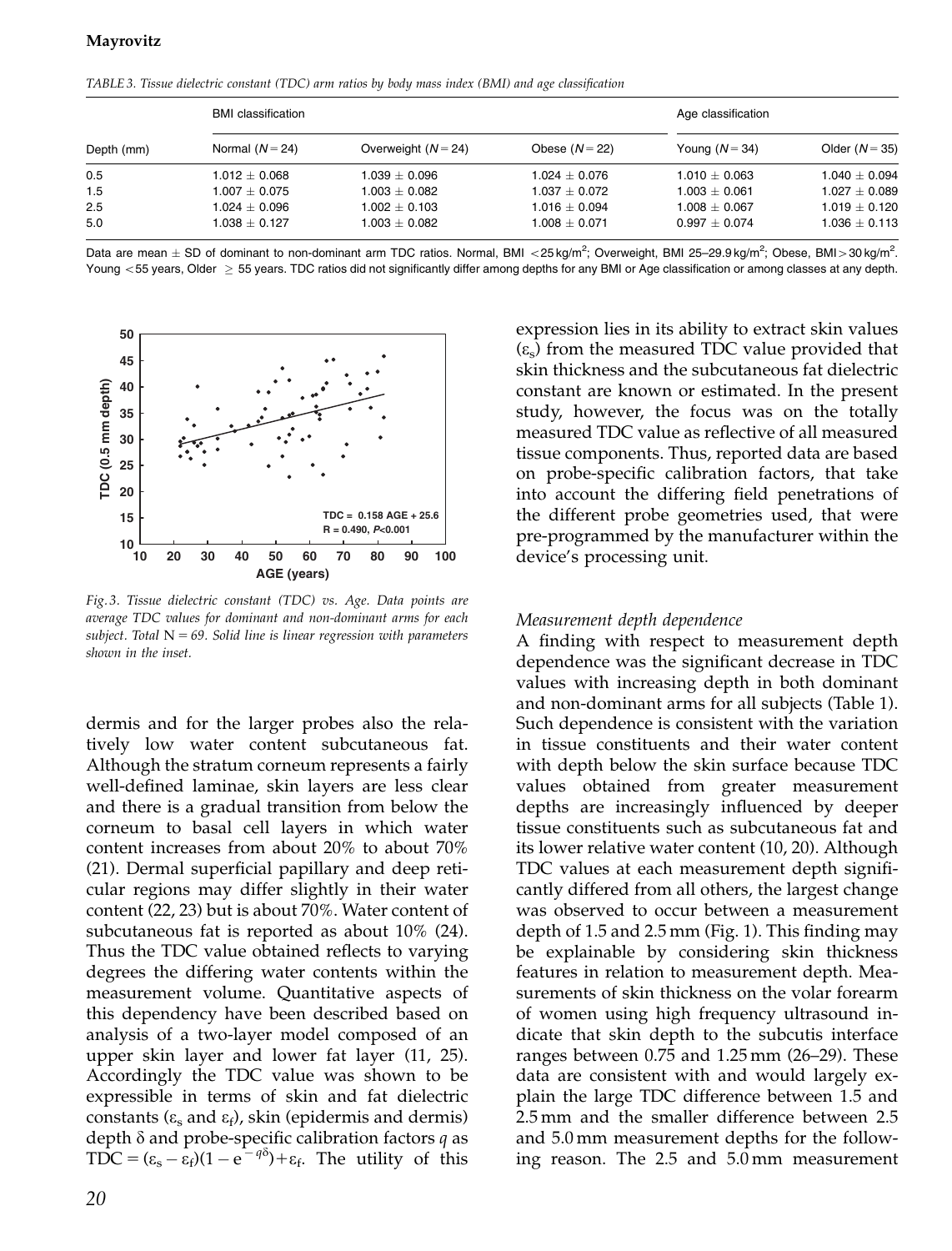depths include in their sampling volumes both skin (epidermis and dermis) and portions of subcutis containing relatively less water content than dermis, whereas measurement depths of 0.5 and 1.5 mm include mostly or exclusively skin. Further, because subcutis depth, measured from dermal–subcutis interface to fascia, is about 7.5 mm in ventral forearms (27), the slightly less TDC value recorded to 5.0 mm compared with 2.5 mm may be explained by the relatively greater proportion of low water content subcutis included in the 5.0 mm depth sampling volume.

#### TDC value dependence on BMI

Although there was a tendency for TDC values at each measurement depth to decrease with increasing subject BMI (Table 2), it was at the deepest measurement depths (2.5 and 5.0 mm) for which this dependency was significant, with the dependency at 5.0 being highly significant (Fig. 1). One interpretation of this finding is that with increasing BMI there is an associated increase in the relative fat content within the TDC measurement volume that, because of its relatively lower water content, causes TDC values to be reduced. Such changes in fat content would be expected to be greatest within the lower dermis and hypodermis and have their greatest effect on TDC values that are obtained from the deeper measurement depths.

#### TDC value dependence on age

Older persons demonstrated increased TDC values than younger persons only at the shallowest measurement depths (0.5 and 1.5 mm) with measurements to a depth of 0.5 mm showing the greatest and most significant difference (Table 2 and Fig. 3). This finding suggests that skin tissue water as assessed by TDC tends to increase with increasing age. It is a somewhat surprising finding because dermal glycosaminoglycans that serve to bind up to 1000 times their volume in water (30) have been reported to be significantly reduced in aged human skin (31) with parallel reductions in water content as measured in rat skin (32). Despite this, the present results are consistent with previous reports, in which magnetic resonance imaging demonstrated greater amounts of mobile water in the upper dermis of aged skin as compared with younger skin (23) and a report that describes dermal water depots moving closer to the skin surface with increasing

age (19). Although age-related decreases in relative dermal fat content might also explain the greater water content found in the present subjects, such age-related changes are not supported by available evidence (33). Further, the age dependence it is not explained by BMI differences because there was no significant correlation between subject age and BMI. Future additional investigative effort to further study this aspect would appear warranted.

### Acknowledgement

The author wishes to gratefully acknowledge the help and contributions of Susanne Davey, OTR/ L, CLT-LANA for her role in performing some of the measurements associated with this study.

#### References

- 1. Miettinen M, Monkkonen J, Lahtinen MR, Nuutinen J, Lahtinen T. Measurement of oedema in irritant-exposed skin by a dielectric technique. Skin Res Technol 2006; 12: 235–240.
- 2. Nuutinen J, Lahtinen T, Turunen M, Alanen E, Tenhunen M, Usenius T, Kolle R. A dielectric method for measuring early and late reactions in irradiated human skin. Radiother Oncol 1998; 47: 249–254.
- 3. Nuutinen J, Ikaheimo R, Lahtinen T. Validation of a new dielectric device to assess changes of tissue water in skin and subcutaneous fat. Physiol Meas 2004; 25: 447–454.
- 4. Petaja L, Nuutinen J, Uusaro A, Lahtinen T, Ruokonen E. Dielectric constant of skin and subcutaneous fat to assess fluid changes after cardiac surgery. Physiol Meas 2003; 24: 383–390.
- 5. Laaksonen DE, Nuutinen J, Lahtinen T, Rissanen A, Niskanen LK. Changes in abdominal subcutaneous fat water content with rapid weight loss and long-term weight maintenance in abdominally obese men and women. Int J Obes Relat Metab Disord 2003; 27: 677–683.
- 6. Mayrovitz HN, Brown-Cross D, Washington Z. Skin tissue water and laser doppler blood flow during a menstrual cycle. Clin Physiol Funct Imaging 2007; 27: 54–59.
- 7. Mayrovitz HN, Davey S, Shapiro E. Localized tissue water changes accompanying one manual lymphatic drainage (MLD) therapy session assessed by changes in tissue dielectric constant inpatients with lower extremity lymphedema. Lymphology 2008; 41: 87–92.
- 8. Mayrovitz HN, Davey S, Shapiro E. Suitability of single tissue dielectric constant measurements to assess local tissue water in normal and lymphedematous skin. Clin Physiol Funct Imaging 2009; 29: 123–127.
- 9. Aimoto A, Matsumoto T. Noninvasive method for measuring the electrical properties of deep tissues using an open-ended coaxial probe. Med Eng Phys 1996; 18: 641–646.
- 10. Alanen E, Lahtinen T, Nuutinen J. Measurement of dielectric properties of subcutaneous fat with openended coaxial sensors. Phys Med Biol 1998; 43: 475–485.
- 11. Alanen E, Lahtinen T, Nuutinen J. Variational formulation of open-ended coaxial line in contact with layered